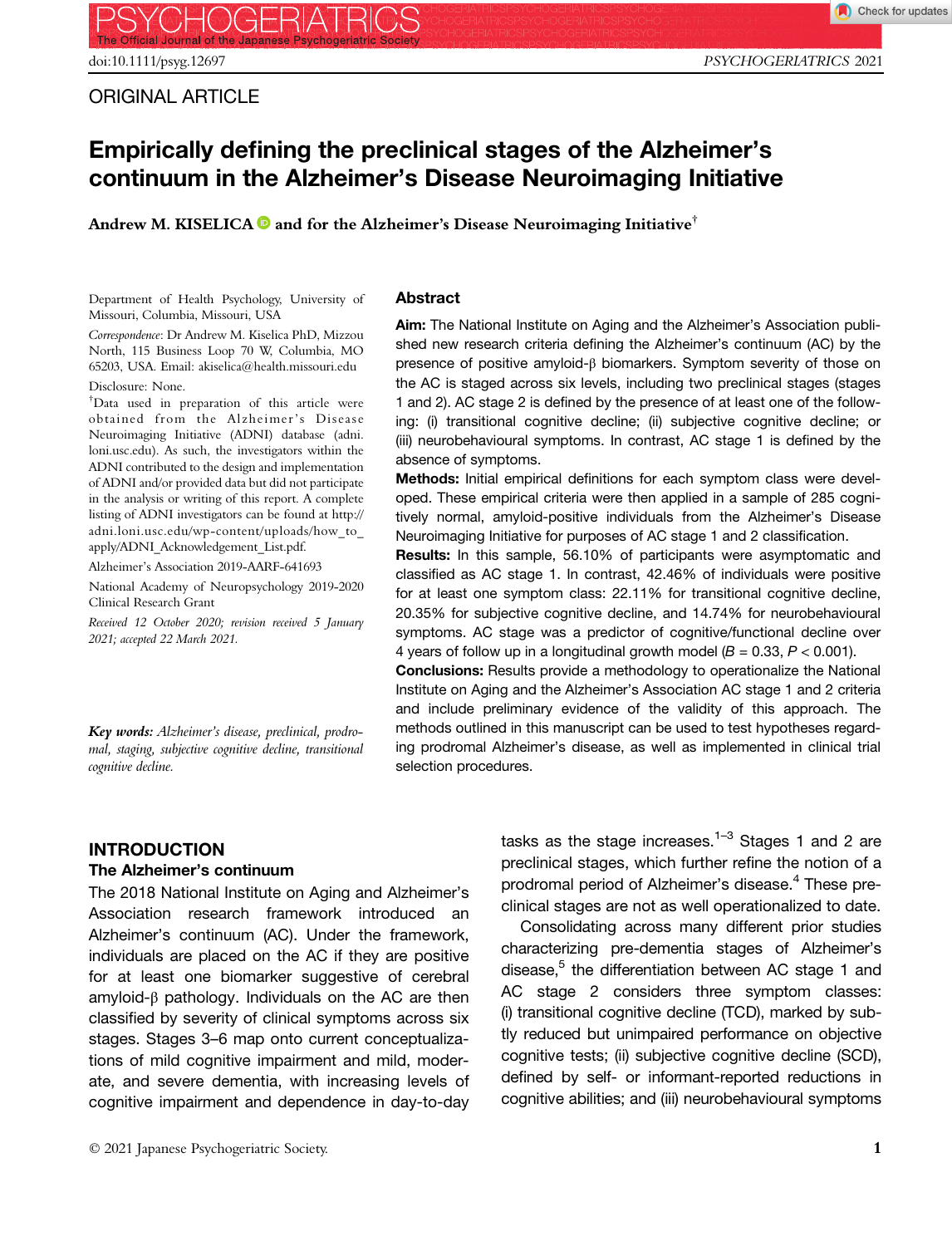(NBS), such as depression, anxiety, and apathy. In contrast, AC stage 1 applies when there is an absence of these symptoms. A nascent but growing body of research has emerged to better understand and define each of these symptom classes in preclinical samples.

#### Transitional cognitive decline

The concept of TCD arose in response to research that suggested that subtle cognitive changes not rising to the level of frank impairments can be detected as many as 18 years before the development of dementia.<sup>6</sup> Currently, there are several promising methods for operationalizing TCD. For example, methods using data from serial assessments revealed that some individuals demonstrate small but statistically significant and clinically meaningful decreases in cognitive performance over time. $7-9$ Importantly, those who demonstrate such preclinical cognitive changes are at risk for future mild cognitive impairment or dementia diagnoses. In clinical trials and medical settings, however, an established testing history in participants is often lacking. In such situations, researchers have taken to applying demographically adjusted normative data to ascertain whether an individual demonstrates subtly lowered scores, compared to what might be expected, given the individual's background.<sup>10–13</sup> Thus, although there are several available methods to index TCD with preliminary validation, further research is necessary for a consensus to be reached on how best to operationalize TCD.

## Subjective cognitive decline

For several years, self- or observer-reported cognitive concerns have served as a diagnostic criterion for mild cognitive impairment due to Alzheimer's disease<sup>3</sup>; however, under the new research framework, the presence of SCD in isolation is enough to justify a stage 2 diagnosis.<sup>14</sup> Subjective concerns expressed by participants and family members have been demonstrated to predict amyloid-β accumulation and are related to symptom progression over time among initially healthy individuals.<sup>15,16</sup> Currently, there are guidelines from the Subjective Cognitive Decline Initiative Working Group on SCD in preclinical Alzheimer's disease<sup>17</sup>; these outline important factors to consider when gathering data on SCD, such as age of onset, reporter identity (e.g. self vs caregiver vs provider), and domain of decline (e.g. memory, language). However, these guidelines fall short of providing a clear empirical definition of SCD and admit that 'current knowledge is insufficient to comprehensively define the specific features of SCD in preclinical [Alzheimer's disease]'.<sup>17</sup> Given that there are well-validated psychometric measures of SCD, such as the Everyday Cognition Scale,<sup>18</sup> it is be possible to take a similar approach to defining SCD as researchers have used to define TCD. This process would involve defining SCD positivity by a demographically adjusted score on the Everyday Cognition Scale at or above a chosen cut-off point for abnormality. Such an approach has yet to be tested scientifically, however.

#### Neurobehavioural symptoms

Neurobehavioural symptoms in Alzheimer's disease include mental health symptoms and/or personality changes, such as depression, anxiety, and apathy.<sup>14</sup> They are distinguished from their more prototypical manifestations in primary psychiatric disorders in that NBS are thought to represent phenotypes of the neurodegenerative process. Therefore, NBS in Alzheimer's are typically de novo symptoms or exacerbations of existing symptoms not better accounted for by normal ageing or psychosocial factors.<sup>14</sup> The presence of NBS among individuals with mild cognitive impairment is a well-documented risk factor for subsequent functional declines.<sup>19,20</sup> Importantly, this work is beginning to be replicated in preclinical samples as well. For instance, Johansson et al. reported increased amyloid-β deposition and cognitive decline over time among those with NBS compared to those without such symptoms in a sample composed primarily of individuals in the preclinical stage. $21$  Given that past criteria for dementia and mild cognitive impairment due to Alzheimer's either did not refer at all to NBS or mentioned them only obliquely,  $3,22$  further study is needed to integrate NBS into the new diagnostic framework for the AC.

## Integrating and validating symptom classes for staging preclinical Alzheimer's

Prior studies have put forth AC staging criteria based solely on TCD or  $SCD.<sup>23-25</sup>$  However, the three symptom classes (TCD, SCD, and NBS) have yet to incorporated into the more comprehensive operationalization system for staging AC stages 1 and 2 proffered by the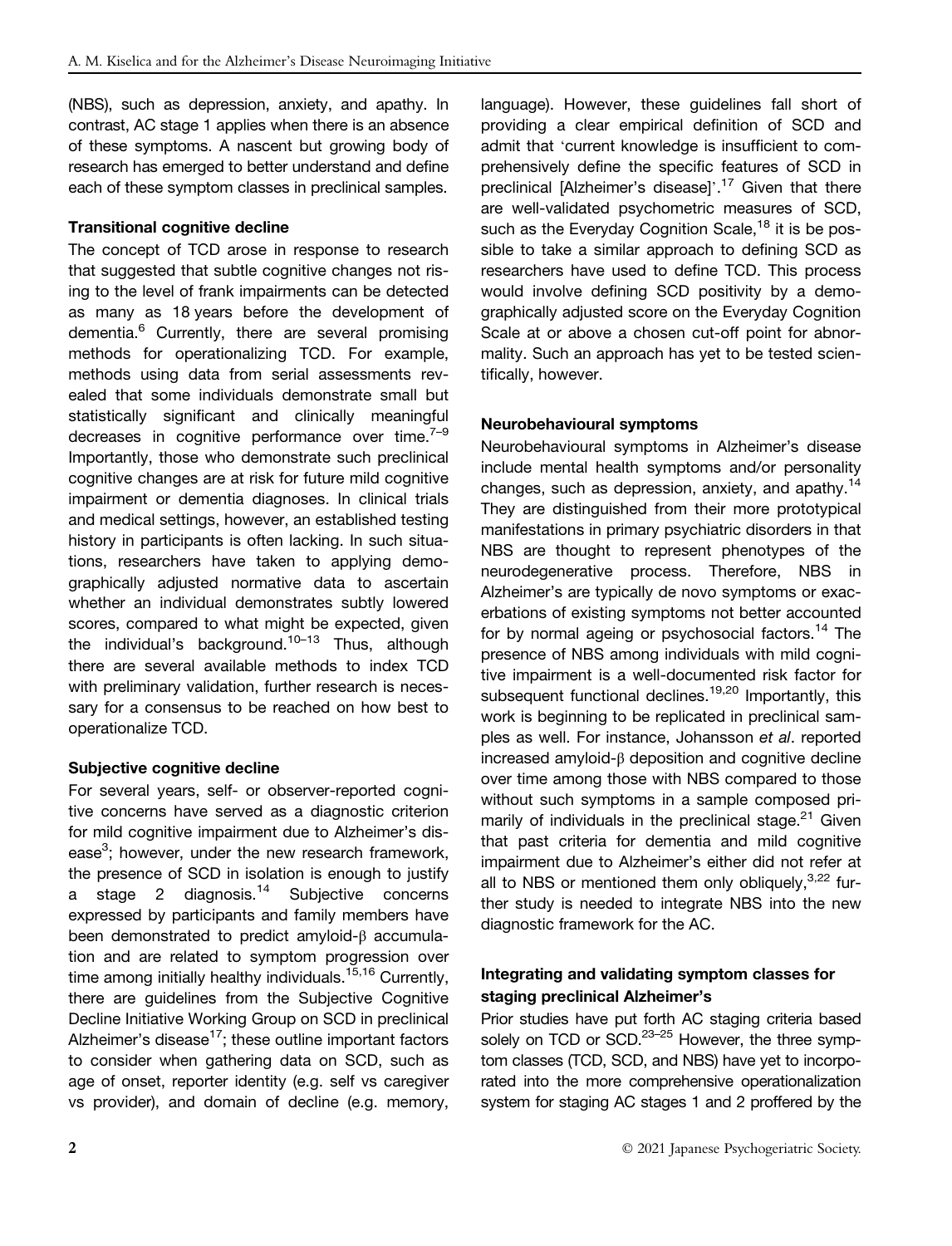framework by Jack et al.<sup>14</sup> This goal is critical for the advancement of clinical trial research in the Alzheimer's field for two reasons. First, as noted in recent US Food and Drug Administration guidance, 'Treatment directed at [presymptomatic intervention] must begin before there are overt clinical symptoms'.<sup>26</sup> Therefore, clear differentiation of AC stages 1 and 2 is necessary for accurate participant recruitment. Second, preclinical operationalization is needed to ascertain symptom progression in clinical trials—that is, to assess who converts from an asymptomatic (i.e. stage 1) to a symptomatic (i.e. stage 2) stage of disease.

#### Goals of the current study

In support of such clinical trial research, the first goal of the current manuscript was to develop an empirical method for defining AC stages 1 and 2 using all three symptom classes outlined by Jack et al.<sup>14</sup> Data from the Alzheimer's Disease Neuroimaging Initiative (ADNI) were used to achieve this purpose. This database was chosen because it includes a wellcharacterized sample with the relevant biomarker and clinical data necessary to define the early stages of the AC.

Once operationalized, the criteria need to be validated.<sup>14</sup> Current models of the AC predict a more rapid clinical progression as individuals move closer to mild cognitive impairment from the preclinical stages.<sup>27</sup> Thus, under the new Alzheimer's disease research framework, individuals in stage 2 would be hypothesized to have more rapid declines in cognition or functioning over time than those in stage 1. The second goal of the current research was to test this hypothesis using follow-up data from ADNI, providing initial validation of the proposed AC staging procedures.

## METHODS

#### Sample

The sample was drawn from publicly available data from ADNI and obtained from the online database at [adni.loni.usc.edu](http://adni.loni.usc.edu) in April 2020. ADNI is a public– private partnership led by Michael Weiner principal investigator (PI). Its goal is to test whether biological markers and clinical information can be combined to measure the progression of mild cognitive impairment and Alzheimer's disease.

Because this project focused on examining individuals in the preclinical stages of cognitive decline, the sample was limited to individuals coded as cognitively unimpaired at baseline ( $n = 589$ ). Next, participants were excluded if they had neuropsychological testing evidence of mild cognitive impairment at their baseline evaluation, per published Jak/Bondi criteria.<sup>11,28</sup> Therefore, anyone rated clinically or empirically as having mild cognitive impairment or dementia was removed to ensure an unambiguously cognitively unimpaired group ( $n = 507$ ). Finally, individuals were selected for AC staging if they were amyloid-positive based on an amyloid positron emission tomography scan. (Amyloid positivity is a requirement for inclusion on the AC under the National Institute on Aging and Alzheimer's Association Research Framework.)<sup>14</sup> Amyloid status of the sample was categorized in keeping with conventions established for ADNI.<sup>11,29,30</sup> Specifically, a summary florbetapir cortical standard uptake value ratio, with the cerebellum as the reference region, was used; a cut-off of 1.11 was used to define amyloid positivity. There were 285 individuals in the final sample used for analyses (Fig. 1). The sample was 61.10% female, and the sample's mean  $\pm$  SD age was  $72.32 \pm 6.33$  years and its mean education level was 16.79  $\pm$  2.49 years. Participants selfreported ethnicity as non-Hispanic (94.70%), Hispanic/Latino (4.20%), and unknown (0.70%). The sample was primarily White (88.40%), with smaller percentages identifying as Black/African (7.40%), Asian (2.10%), Native American/Alaska Native (0.40%), more than one race (1.10%), and unknown (0.40%).

## Operationalizing the three symptom classes for stages 1 and 2

The distinction between AC stages 1 and 2 is made on the basis of three symptom classes: TCD, SCD, and NBS.<sup>14</sup> These symptom classes were and NBS.<sup>14</sup> These symptom classes were operationalized as described below (also see Table 1).

## Transitional cognitive decline

To define TCD, procedures previously established in ADNI were followed.<sup>11,31</sup> Specifically, data from a group of 365 robustly cognitively unimpaired individuals from ADNI were used to establish norms for neuropsychological measures. All individuals in the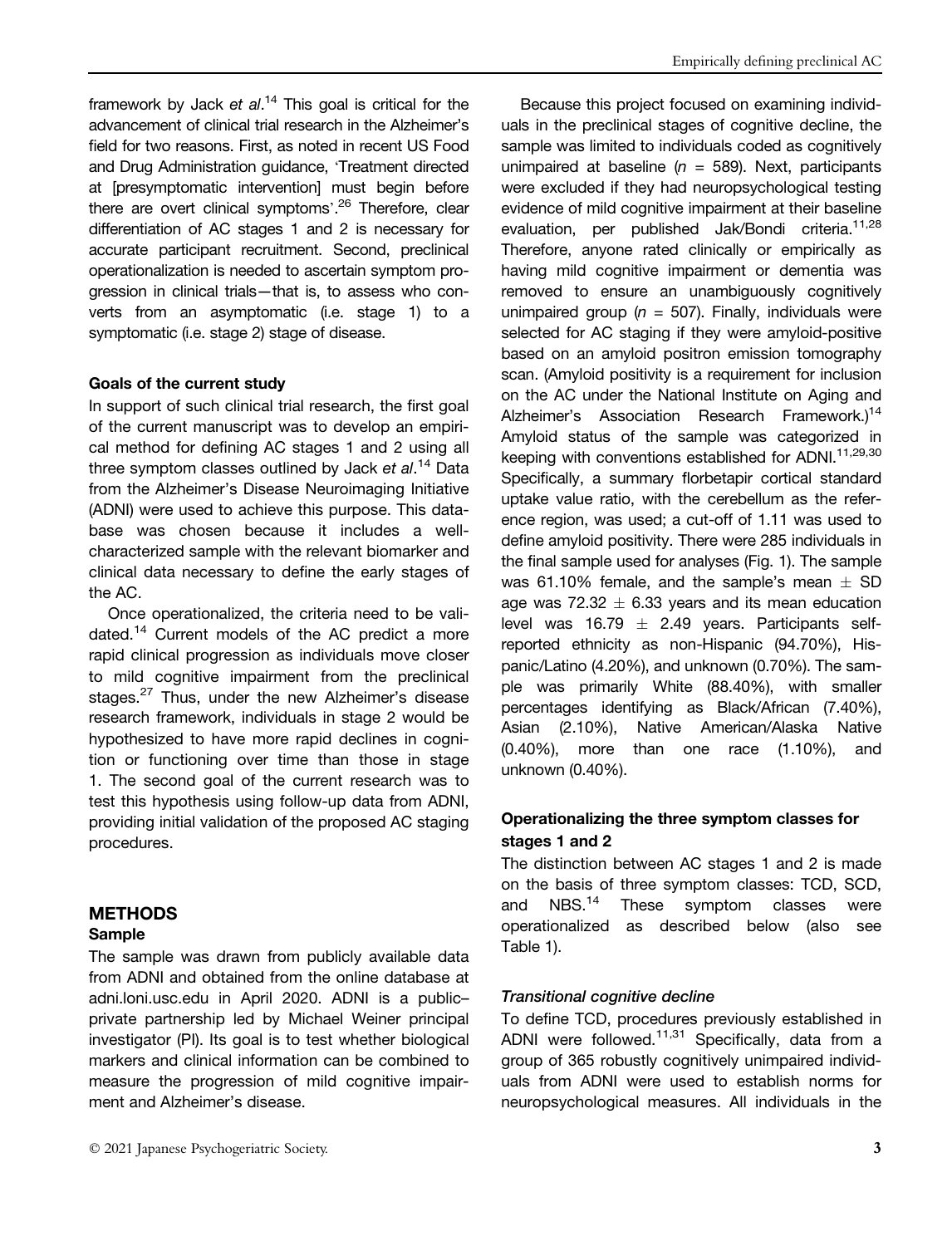



normative sample had at least 1 year of follow-up data available and were diagnosed as cognitively unimpaired across all available study visits. For each cognitive variable, regression-based Z-scores were calculated with adjustments for age, sex, and educational attainment to establish normative cut-offs (see Table S1 for results of regressions).

Of note, it was recognized that an alternative approach would be to limit the sample to cognitively normal, amyloid-negative individuals. Therefore, the regression analyses were repeated to determine if limiting the sample in such a manner would meaningfully change regression coefficients for creating demographically adjusted Z-scores. Regression coefficients did not significantly differ when the sample was limited to amyloid-negative individuals (Table S1).

Transition cognitive decline was defined by using criteria published Thomas et al.<sup>11,12</sup> Individuals were coded as positive for TCD if they met one of the following criteria: (i) one low test score (i.e. > 1 SD below the mean of demographically adjusted normative data) in two different cognitive domains (e.g. language, memory, attention/executive functioning); (ii) two low process scores (i.e., learning slope, retroactive interference, intrusion errors) derived from the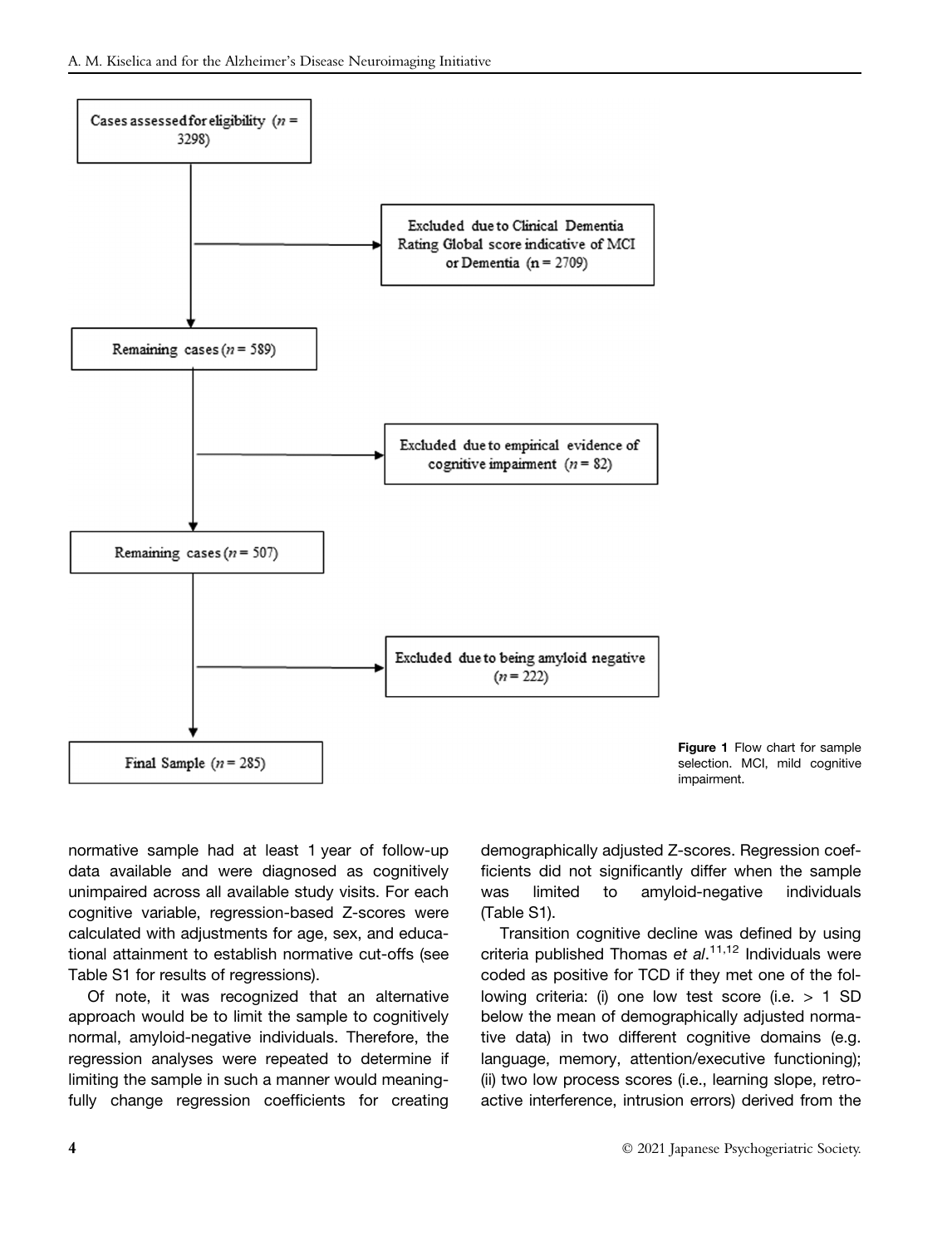**Table 1** Operational criteria for Alzheimer's continuum (AC) stages 1 and  $2^{\dagger}$ 

| <b>Symptom Class</b>                 | AC Stage 1                                                                                                                                                                                                                                                                              | AC Stage 2                                                                                                                                                                                                                                                                  |
|--------------------------------------|-----------------------------------------------------------------------------------------------------------------------------------------------------------------------------------------------------------------------------------------------------------------------------------------|-----------------------------------------------------------------------------------------------------------------------------------------------------------------------------------------------------------------------------------------------------------------------------|
| Transitional cognitive decline (TCD) | Criteria for absence of TCD included:<br>1 No more than one low <sup><math>\ddagger</math></sup> score in a<br>given cognitive domain <sup>§</sup><br>2 No more than one low process score <sup>¶</sup><br>3 May have one low process score or<br>one low total test score but not both | Positivity for TCD was defined by the<br>presence of at least one of the<br>following:<br>1 One low <sup>#</sup> cognitive test score in two<br>different cognitive domains <sup>§</sup><br>2 Two low process scores <sup>1</sup> derived<br>from the list learning measure |
|                                      |                                                                                                                                                                                                                                                                                         | 3 One low process score and one low<br>total test score                                                                                                                                                                                                                     |
| Subjective cognitive decline         | <b>Everyday Cognition Scale</b><br>demographically adjusted mean score<br>≤1 SD above the demographically<br>adjusted mean                                                                                                                                                              | Positivity defined by self-reported<br>symptoms on the Everyday Cognition<br>Scale >1 SD above the<br>demographically adjusted mean for<br>participant or study partner report                                                                                              |
| Neurobehavioural symptoms (NBS)      | Criteria for absence of NBS included:<br>1 No study partner-reported<br>depression, anxiety, or apathy on the<br>Neuropsychiatric Inventory<br>2 Self-reported score <5 on the<br>Geriatric Depression Scale                                                                            | Positivity for NBS was defined by the<br>presence of at least one of the<br>following:<br>Study partner-reported depression,<br>anxiety, or apathy on the<br>Neuropsychiatric Inventory<br>2 Self-reported score ≥5 on the<br>Geriatric Depression Scale                    |

 $^{\dagger}$ AC stage 2 was defined by positivity on at least one symptom class, whereas AC stage 1 was defined by the absence of positivity on any symptom class. ‡ Low scores were defined as those falling >1 SD below the demographically adjusted mean score for a robust normative group. § Cognitive domains included language, memory, and attention/executive functioning. <sup>1</sup> Process scores included indexes of learning slope, retroactive interference, and intrusion errors.

list learning measure; or (iii) one low process score and one low total test score. Learning slope consists of the Trial 5 score – Trial 1 scoreand indexes rate of learning over the five immediate recall trials. Retroactiveinterference consists of Trial 6 score – Trial 5 score and provides a measureof the impact of an intervening word list on recall of a previously learnedword list. Finally, intrusion errors are calculated as a sum of all non-listword answers provided during recall. This score indexes error pronenessduring recall.

Tests in ADNI include three domains of cognitive functioning. The first is language, which is measured by the 30-item Boston Naming Test or Multilingual Naming Test and animal fluency.<sup>32,33</sup> The second is memory, as assessed by the Auditory-Verbal Learning Test $^{34}$ ; process scores are also derived from this measure. The last domain is attention/executive function, assessed by Trail Making Tests A and B.<sup>35</sup>

## Subjective cognitive decline

Subjective cognitive decline is indexed in ADNI based on the Everyday Cognition Scale, a questionnaire measuring subjective cognitive difficulties.<sup>18</sup> This scale was completed by the participant and a study partner. Individuals were coded as positive for SCD if their reported daily cognitive difficulties were 1 SD greater than the demographically adjusted mean for either the participant or study partner report, again using normative data derived from the robustly normal ADNI sample (Table S1).

## Neurobehavioural symptoms (NBS)

Neurobehavioral symptoms are indexed in two main ways in ADNI. First, study partners complete a structured clinical interview, the Neuropsychiatric Inventory,<sup>36</sup> rated by a trained clinician. Variables of interest from this measure include depression, apathy, and anxiety, which commonly occur in Alzheimer's disease and are the three neuropsychiatric symptoms mentioned in the framework by Jack et al.<sup>14,37</sup> Second, participants completed a selfreport measure of depressive symptoms, the shortform Geriatric Depression Scale.<sup>38</sup> Individuals were categorized as having clinically significant selfreported depression if their summed score on the Geriatric Depression Scale was ≥5.<sup>39</sup> Participants were labelled as having an NBS if they had any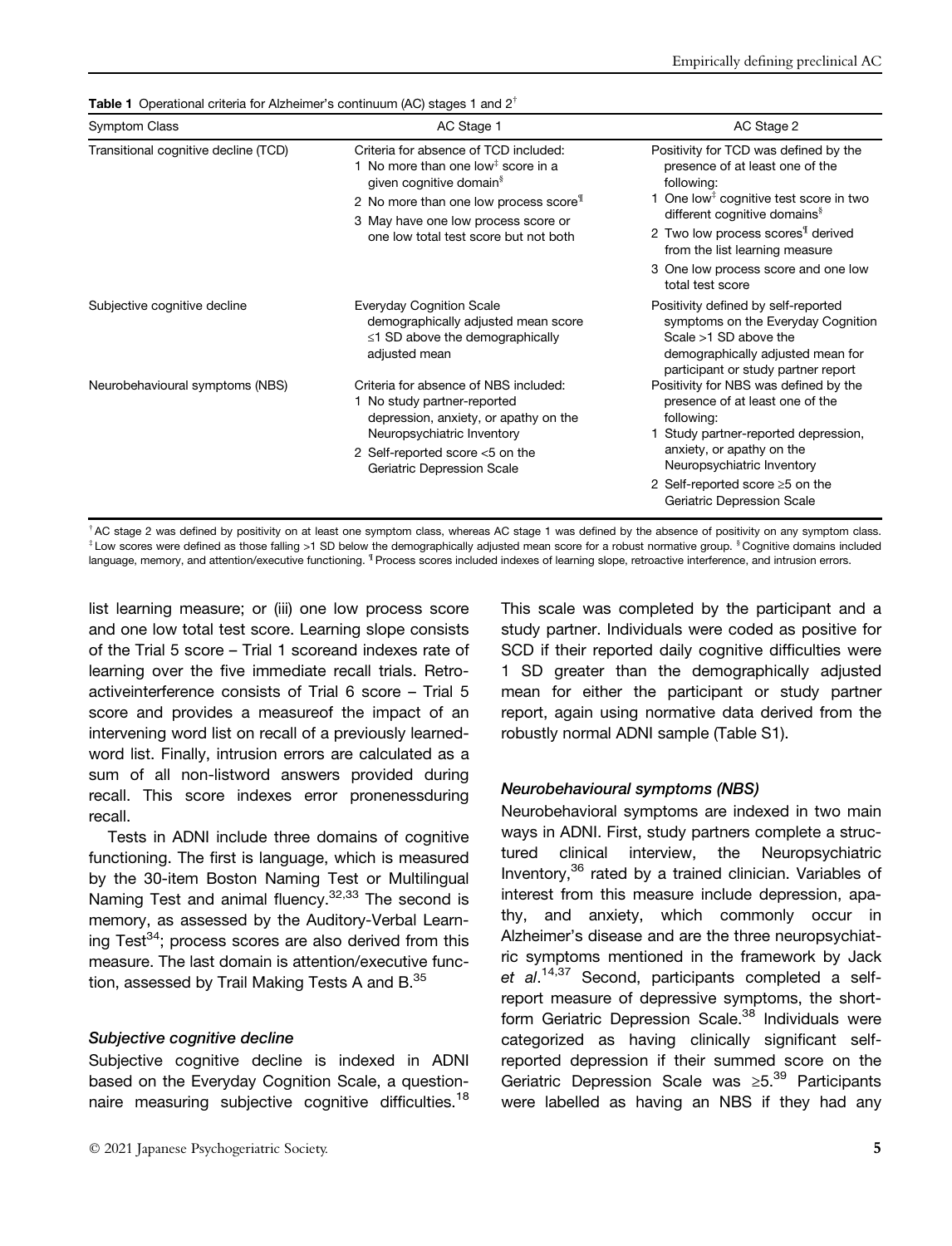

Figure 2 Latent growth model example for Clinical Dementia Rating Sum of Box scores (CDR-SB).

clinician-rated or participant-reported NBS, replicating previous procedures.<sup>40</sup>

## Categorizing AC stages 1 and 2

Cognitively unimpaired, amyloid-positive participants were coded into AC stage 2 if they were positive for any one of the TCD, SCD, or NBS symptom classes. In contrast, if participants were negative for all three categories they were placed into AC stage 1.

## Initial validation of early AC stages

Clinical outcome data for amyloid-positive participants were examined for up to 4 years of follow-up in ADNI . The Clinical Dementia Rating Sum of Boxes score (CDR-SB) was used as an outcome because it is one of the most commonly used measures of global functioning in Alzheimer's disease research and has excellent psychometric properties.41,42

Latent growth models (LGMs) were conducted for CDR-SB in RStudio (RStudio, Boston, MA, USA), <sup>43</sup> using the Lavaan package (https://cran.r-project.org/ web/packages/lavaan/index.html).<sup>44</sup> Figure 2 provides a visual of this model. Full information maximum likelihood was used to handle missing data $45,46$ ; this method is robust to violations of the normality assumption.<sup>47</sup> Global model fit was examined using the  $\chi^2$ , comparative fit index (CFI), and the root mean square error of approximation (RMSEA). Good model fit is suggested by a lower (and ideally non-significant)  $\chi^2$  value, CFI values closer to 1 (>0.90 for acceptable fit and >0.95 for good fit), and RMSEA values closer to zero (<0.08 for acceptable fit and  $<$ 0.05 for good fit).<sup>48,49</sup> Because measurements across time were expected to demonstrate residual correlations, modification indexes were examined after initial models were fit to determine whether any residual correlations needed to be added to the model.<sup>50</sup>

Once an adequate fitting LGM model for CDR-SB scores was established, analyses were conducted to examine whether AC stage would predict initial level (i.e. intercept) and change over time (i.e. slope) in cognitive/functional symptoms. Regression weights for AC stage as a predictor of CDR-SB intercept and slope were examined for statistical significance, and  $R^2$  was used as a measure of effect size. It was expected that AC stage would significantly predict change over time in CDR-SB scores, with individuals in AC stage 2 demonstrating more rapid declines in cognitive/functional status.

## RESULTS

## Transitional cognitive decline

Among the cognitively unimpaired, amyloid-positive individuals, 22.11% met the criteria for TCD. Subtle low memory scores were most common (18.20%), followed by subtle low scores in the language domain (17.50%) and executive domain (13.00%). Differences in rates of low scores across cognitive domains were not statistically significant  $(\chi^2(2) = 2.56, P = 0.278)$ . The percentage of individuals with at least one low process score on the Audio-Verbal Learning Test was 28.10%.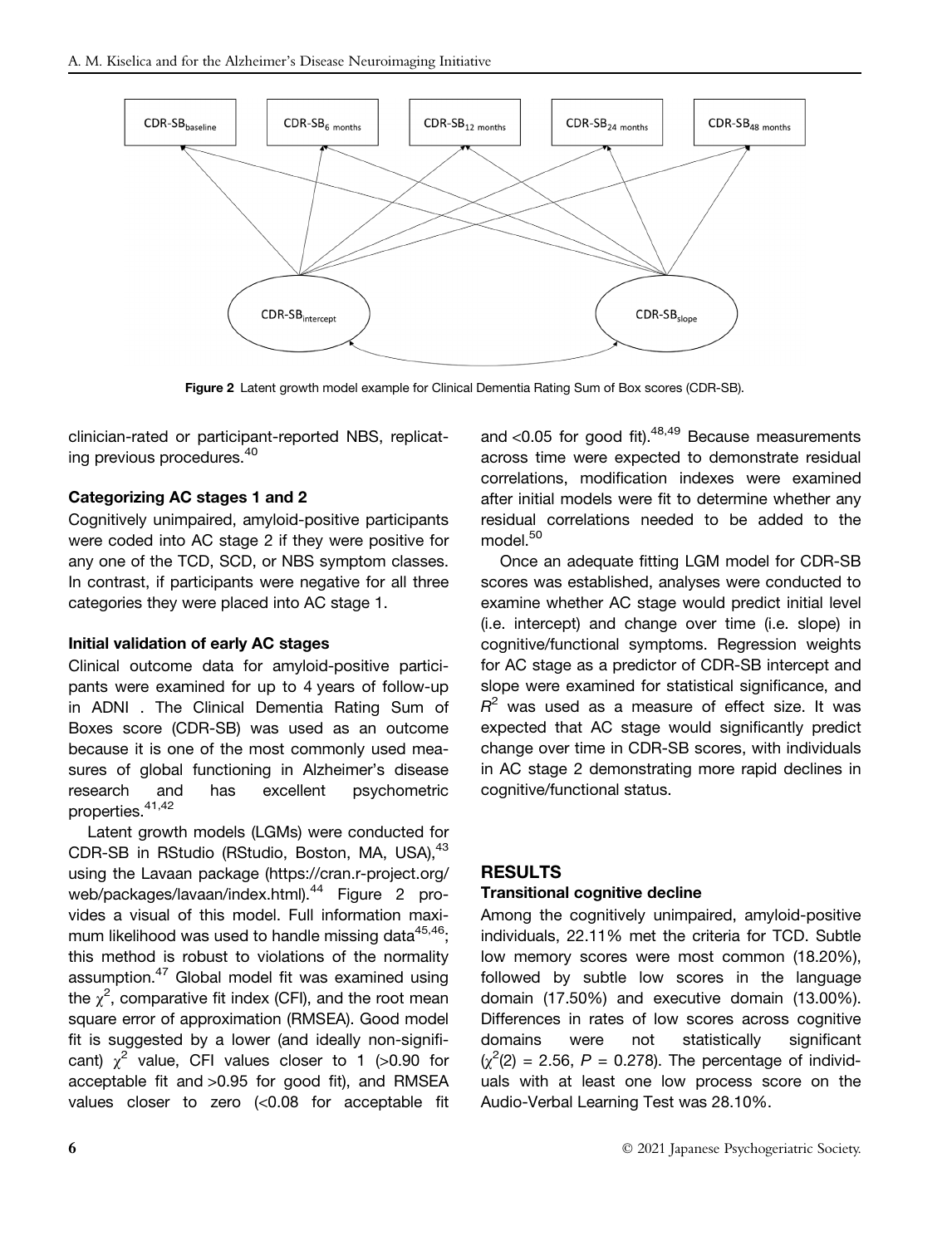

Figure 3 Pie chart demonstrating breakdown of symptom classes for early Alzheimer's continuum (AC) staging. TCD, transitional cognitive decline; SCD, subjective cognitive decline; NBS, neurobehavioural symptoms.

#### Subjective cognitive decline

Among the cognitively unimpaired, amyloid-positive individuals, 20.35% met the criteria for SCD. The proportion of individuals with significantly elevated study partner-reported cognitive complaints (16.14%) was more than double the rate of self-reported cognitive complaints (7.72%) ( $\chi^2(1) = 14.74$ ,  $P < 0.001$ ).

#### Neurobehavioural symptoms

Among the cognitively unimpaired, amyloid-positive individuals, 14.70% were positive for NBS. Among these participants, depression was the most commonly endorsed manifestation on the Neuropsychiatric Inventory (9.10%), followed by anxiety (5.60%) and apathy (3.20%), ( $\chi^2(2) = 8.01$ ,  $P = 0.018$ ). The rate of positivity for self-reported depression (2.11%) was not significantly different from the rate of study partner-reported depression on the Neuropsychiatric Inventory  $(\chi^2(1) = 0.42, P = 0.517)$ .

#### Operationalization of the early AC stages

Using the operationalization procedures, cognitively unimpaired, amyloid-positive individuals  $(n = 285)$ 

© 2021 Japanese Psychogeriatric Society. 7

were classified into AC stages 1 and 2. Results of this process are presented in Figure 3. A higher proportion of asymptomatic individuals were classified as AC stage 1 (56.10%) compared with the proportion of symptomatic individuals (i.e. positive for at least one symptom) classified as AC stage 2 (42.47%)  $(\chi^2(1) = 5.41, P = 0.020)$ . There was no significant difference in the rate of positivity across TCD (22.11%), SCD (20.35%), and NBS (14.70%)  $(\chi^2(2) = 4.28, P = 0.118).$ 

#### Initial validation of the preclinical AC stages

Four years of outcome data for the cognitively unimpaired, amyloid-positive individuals were examined in ADNI. Six participants initially coded as AC stage 1 converted to mild cognitive impairment within 4 years; none converted to dementia. In contrast, among those initially coded as AC stage 2, one participant converted to dementia and ten converted to MCI. This group difference in the rate of conversion to a clinical state was not statistically significant  $(\chi^2(1) = 0.90, P = 0.342).$ 

Descriptive statistics for CDR-SB scores over time are presented in Table 2. There was a small to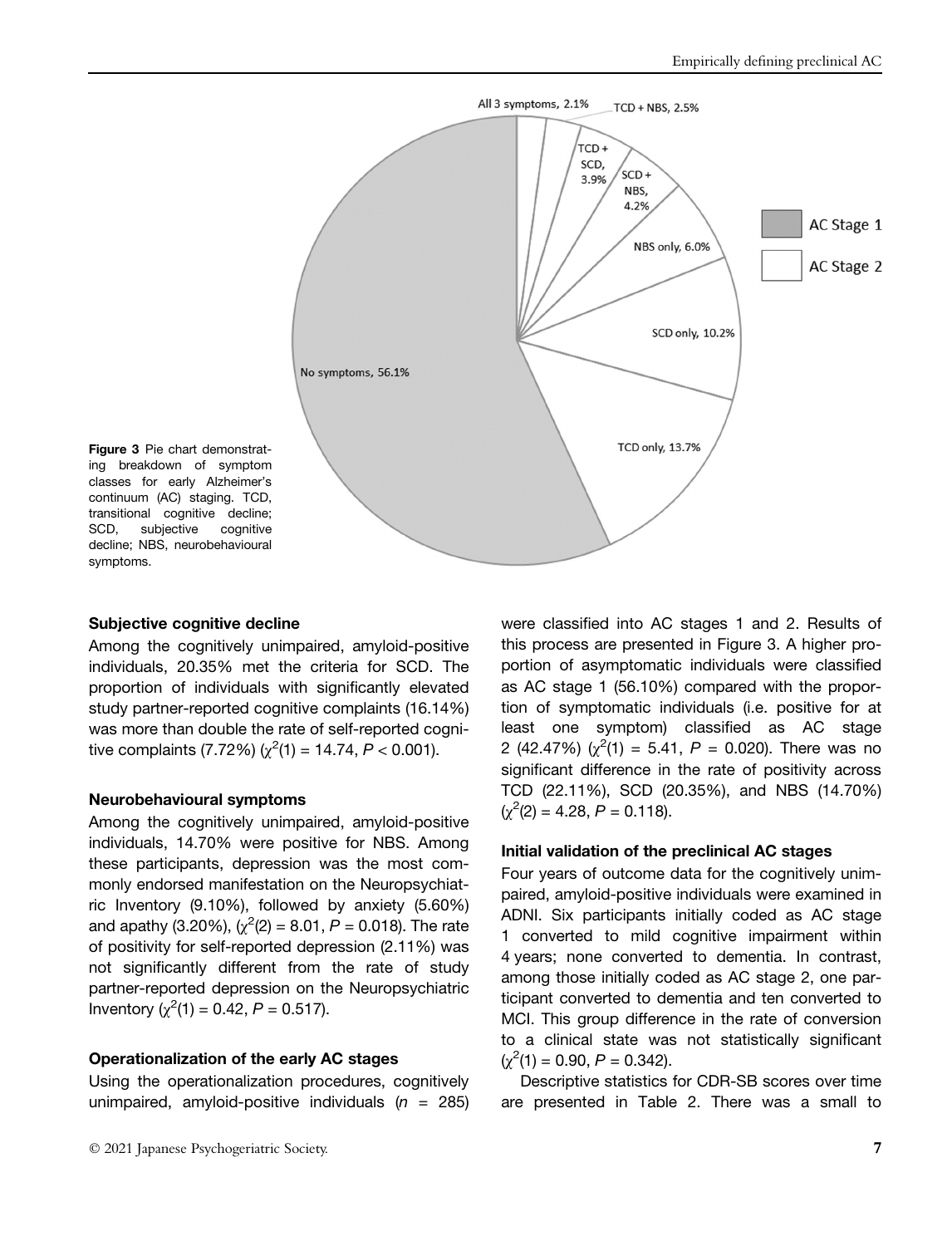| Time point | Overall $(n)$ | Overall, mean $\pm$ SD | AC Stage 1, mean $\pm$ SD | AC Stage 2, mean $\pm$ SD |
|------------|---------------|------------------------|---------------------------|---------------------------|
| Baseline   | 285           | $0.04 \pm 0.13$        | $0.03 \pm 0.11$           | $0.05\pm0.15$             |
| 6 months   | 184           | $0.10 + 0.25$          | $0.08 + 0.23$             | $0.12 + 0.27$             |
| 12 months  | 154           | $0.11 \pm 0.31$        | $0.06 \pm 0.17$           | $0.19 + 0.44$             |
| 24 months  | 190           | $0.11 + 0.28$          | $0.05 + 0.15$             | $0.23 + 0.39$             |
| 48 months  | 118           | $0.19 \pm 0.49$        | $0.14 + 0.42$             | $0.27 \pm 0.57$           |

Table 2 Sample sizes and descriptive statistics for Clinical Dementia Rating Sum of Box scores among individuals on the Alzheimer's continuum over time

moderate increase in scores over time  $(F_{2.81} = 3.46,$  $P = 0.018$ , partial  $\eta^2 = 0.04$ ). LGMs were used to investigate individual differences in initial scores and change over time for this variable. The LGM for CDR-SB provided an acceptable but not excellent fit to the data initially  $\chi^2(9) = 20.45$ ,  $P = 0.015$ , CFI = 0.917, RMSEA = 0.067). After examination of modification indexes, residual correlations were added between the 6- and 24-month CDR-SB scores and the 12 and 24-month CDR-SB scores. This change yielded a substantial improvement in model fit ( $\chi^2$ (7) = 11.18,  $P = 0.131$ , CFI = 0.970, RMSEA = 0.046).

When AC stage was added as a predictor to the model, fit remained good ( $\chi^2(10) = 12.88, P = 0.230,$  $CFI = 0.981$ , RMSEA = 0.032). AC stage did not significantly predict CDR-SB intercept  $(\beta = 0.10,$  $P = 0.218$ ,  $R^2 = 0.01$ , but it did significantly predict CDR-SB slope ( $\beta$  = 0.33, P < 0.001,  $R^2$  = 0.11). As hypothesized, those in AC stage 2 demonstrated more rapid increases in cognitive/functional problems over time with a moderate effect size.

#### **DISCUSSION**

This manuscript developed and provided preliminary validation of a method for classifying cognitively unimpaired, amyloid-positive individuals into AC stages 1 and 2 in ADNI, consistent with the National Institute on Aging and Alzheimer's Association research framework.<sup>14</sup>

#### Transitional cognitive decline

Transitional cognitive decline was defined by using criteria based on work by Thomas et al.<sup>11,12</sup> With this method, approximately 22.11% of the amyloidpositive sample was classified as positive for TCD; this is fairly similar to the 20% rate of classification reported by Thomas et al. in past research that used a larger ADNI sample, including both amyloid-

positive and negative individuals.<sup>11</sup> The Thomas et al. approach to defining TCD has now been validated in ADNI and is likely suitable for application to studies that wish to identify individuals with subtle cognitive declines that do not rise to the level of impairment. There are of course some limitations to the Thomas et al. approach worth noting, including its heavy reliance on process scores from the Auditory Verbal Learning task and its failure to index other cognitive domains, such as visuospatial skills and higher-level reasoning and problem-solving abilities. Furthermore, this method uses baseline data, and TCD could alternatively be defined by subtle declines across serial evaluations.9,14

#### Subjective cognitive decline

To our knowledge, this is the first study to classify positivity for SCD by using a demographically adjusted normative cut-off based on a psychometric instrument. This approach is likely preferable to simple yes/no assessments of SCD that have been employed in previous research,  $40,51$  as psychometric instruments tend to capture multifaceted aspects of SCD,<sup>52</sup> in addition to accounting for the influence of potentially confounding demographic factors on symptom presentations. Furthermore, using a normative approach may reduce false positives, as 71% of healthy older adults have reported at least some subjective cognitive symptoms. $53$  With the present method, the rate of positivity for SCD was a much more reasonable 20.35% among cognitively unimpaired, amyloid-positive individuals. In future research, the relative importance of different reporters to the AC staging process should be assessed. For instance, past research suggests that self-reports tend to be valid early in the disease process when impairment is low, whereas study partner reports may be more important in later stages when patient insight may be reduced.<sup>16</sup>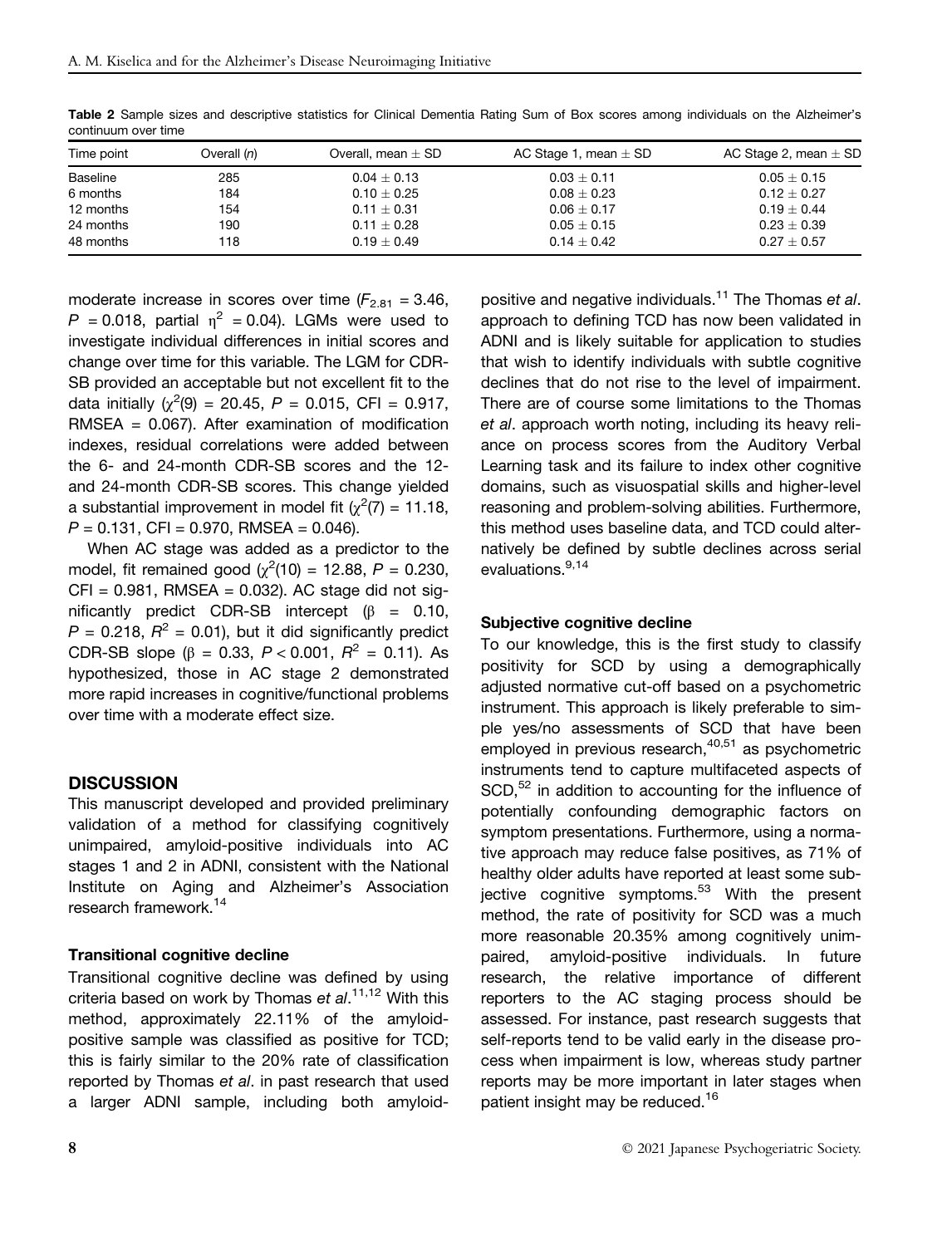#### Neurobehavioural symptoms

Positivity for NBS was defined by the presence of anxiety, depression, or apathy symptoms reported by the participant or a study partner. With this approach, 14.70% of the cognitively unimpaired, amyloidpositive participants were positive for this symptom class. The prevalence of NBS in this group was unsurprisingly lower than the 35–75% prevalence rate of NBS reported in a systematic review of data for individuals with mild cognitive impairment.<sup>54</sup> However, the rate of NBS was higher than that reported for mood and anxiety disorders of communitydwelling older adults, which range from about 6% to 12%, in epidemiological studies. $55$  That the rate of NBS for those on the early AC falls between the rates for older adults in the community and patients with mild cognitive impairment lends credence to the notion that neuropsychiatric changes can signal an early phase of neurodegeneration.

It must be noted that the present investigation included only depression, anxiety, and apathy, and more work is needed to determine the extent to which other neuropsychiatric symptoms (e.g. sleep disturbances, hallucinations) have relevance to the early AC staging process. Furthermore, it will be important to be more comprehensive in assessing NBS in future studies. For instance, the ADNI database includes a self-report measure of depression but no self-reports for apathy or anxiety. Finally, one must acknowledge the difficulty in ascertaining whether NBS are part of the neurodegenerative process or whether they have another cause. Detailed clinical interviews must be developed to rule out recurrence of longstanding mental health concerns, reactions to negative life events, side-effects of medications, and other potential explanations.<sup>56</sup>

#### AC stages 1 and 2

Stages 1 and 2 were defined by the absence or presence of TCD, SCD, and NBS. Based on objective criteria, 42.47% of individuals were classified into AC stage 2, while the remainder were classified as AC stage 1. This study is the first to provide prevalence rates of these early stages of the AC using all three symptom classes for classification. Results indicate that there is a high proportion of asymptomatic, amyloid-positive individuals. Importantly, symptomatic individuals (i.e. those classified as AC stage 2)

demonstrated subtly faster rates of cognitive/functional decline, as measured by CDR-SB, over the course of 4 years of follow-up, consistent with prior research.<sup>11,16,21</sup> These results provide support for separating preclinical individuals into asymptomatic and subtly symptomatic groups by using the methods outlined in this article. Of course, future research is necessary to replicate the present findings, particularly in samples with higher rates of subsequent clinical conversion.

#### Limitations

In addition, it is important to note that the ADNI sample suffers from some known disadvantages, such as a lack of ethnic diversity. This issue has been addressed in detail by other scholars, $57$  and work is ongoing to collect groups of participants from minority backgrounds to correct the imbalance. Similarly, participants had a university education on average, possibly limiting the generalizability of findings to individuals with less academic training. It was also beyond the scope of the current investigation to examine other outcomes in relation to the early AC stages, such as tau accumulation and neurodegeneration, which could be the focus of future research. Finally, it must be recognized that accumulating research suggests that efforts to change the course of Alzheimer's disease may need to be initiated before the development of AC stages 1 and 2 and to focus on changing the trajectory of the disease before amyloid is widespread in the brain.<sup>58</sup>

Despite these limitations, this research represents an important step towards better understanding the early stages of the AC. This manuscript presented a specific, reproducible method for classifying individuals into AC stages 1 and 2 and demonstrated that group membership defined by this approach predicts rate of symptom progression over 4 years of followup. This method can be used to define the AC stages in future research aimed at testing hypotheses regarding prodromal Alzheimer's disease. It can also be used for purposes of clinical trial selection when recruiting samples of individuals in preclinical stages.

#### ACKNOWLEDGMENTS

Funding for the preparation of this manuscript was provided by an Alzheimer's Association Research Fellowship (2019-AARF-641693, PI Andrew Kiselica,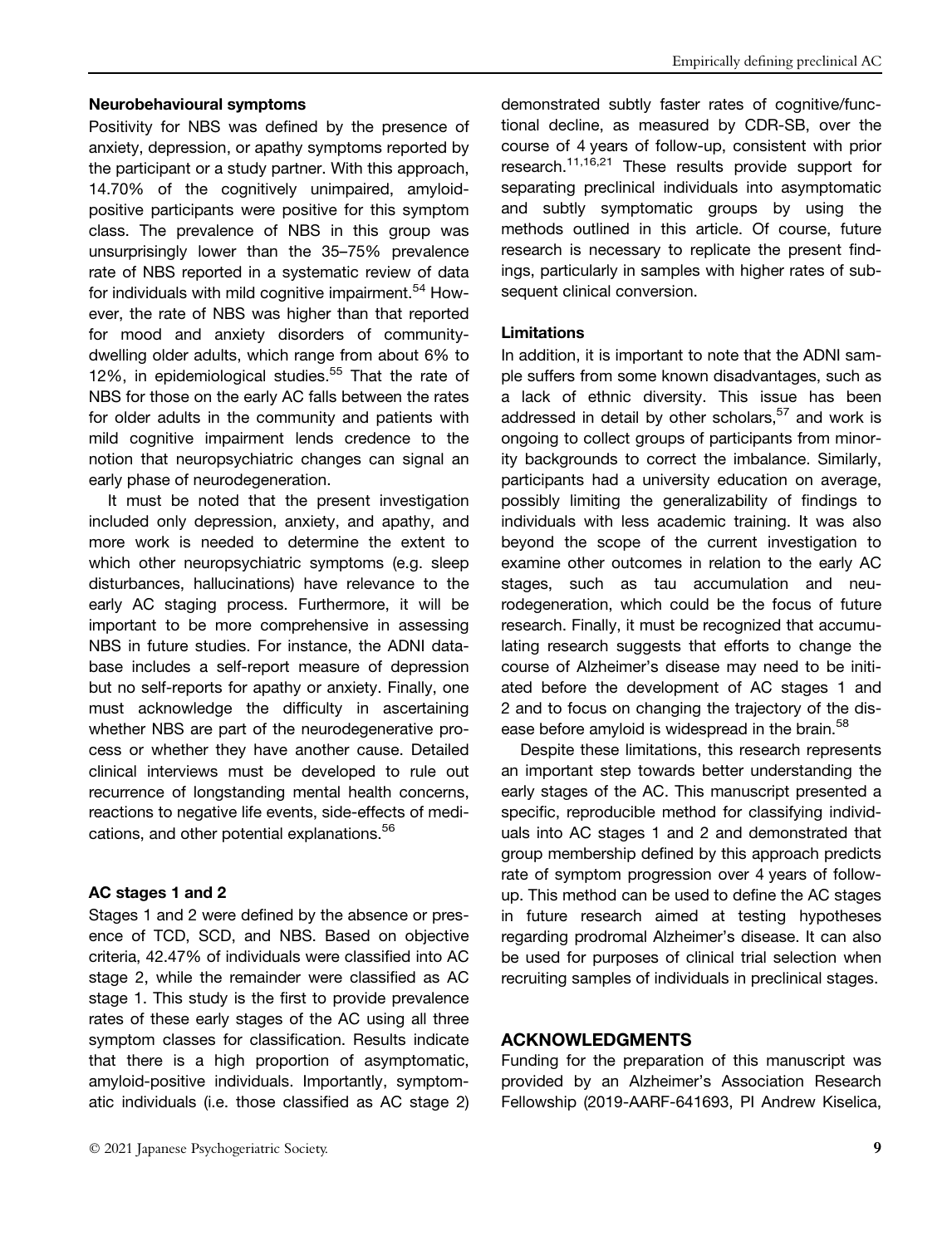PhD) and the 2019–2020 National Academy of Neuropsychology Clinical Research Grant (PI Andrew Kiselica, PhD).

Data collection and sharing for this project was funded by the ADNI (National Institutes of Health grant no. U01 AG024904) and DOD ADNI (Department of Defense award no W81XWH-12-2-0012). ADNI is funded by the National Institute on Aging, the National Institute of Biomedical Imaging and Bioengineering, and through generous contributions from the following: AbbVie, Alzheimer's Association; Alzheimer's Drug Discovery Foundation; Araclon Biotech; BioClinica, Inc.; Biogen; Bristol-Myers Squibb Company; CereSpir, Inc.; Cogstate; Eisai Inc.; Elan Pharmaceuticals, Inc.; Eli Lilly and Company; EUROIMMUN; F. Hoffmann-La Roche Ltd and its affiliated company Genentech, Inc.; Fujirebio; GE Healthcare; IXICO Ltd.; Janssen Alzheimer Immunotherapy Research & Development, LLC.; Johnson & Johnson Pharmaceutical Research & Development LLC.; Lumosity; Lundbeck; Merck & Co., Inc.; Meso Scale Diagnostics, LLC.; NeuroRx Research; Neurotrack Technologies; Novartis Pharmaceuticals Corporation; Pfizer Inc.; Piramal Imaging; Servier; Takeda Pharmaceutical Company; and Transition Therapeutics. The Canadian Institutes of Health Research provides funds to support ADNI clinical sites in Canada. Private sector contributions are facilitated by the Foundation for the National Institutes of Health [\(www.fnih.org\)](http://www.fnih.org). The grantee organization is the Northern California Institute for Research and Education, and the study is coordinated by the Alzheimer's Therapeutic Research Institute at the University of Southern California. ADNI data are disseminated by the Laboratory for Neuro Imaging at the University of Southern California.

The author thanks Dr Jared Benge for his feedback on initial drafts of the manuscript.

## AUTHOR CONTRIBUTIONS

Dr Kiselica is the sole author of this manuscript.

## **REFERENCES**

- 1 Morris JC. Clinical dementia rating: a reliable and valid diagnostic and staging measure for dementia of the Alzheimer type. Int Psychogeriatr 1997; 9: 173–176.
- 2 Gauthier S, Patterson C, Chertkow H et al. Recommendations of the 4th Canadian Consensus Conference on the Diagnosis

and Treatment of Dementia (CCCDTD4). Can Geriatrics J 2012; 15: 120–126.

- 3 Albert MS, DeKosky ST, Dickson D et al. The diagnosis of mild cognitive impairment due to Alzheimer's disease: recommendations from the National Institute on Aging-Alzheimer's Association workgroups on diagnostic guidelines for Alzheimer's disease. Alzheimers Dement 2011; 7: 270–279.
- 4 Sperling RA, Aisen PS, Beckett LA et al. Toward defining the preclinical stages of Alzheimer's disease: recommendations from the National Institute on Aging-Alzheimer's Association workgroups on diagnostic guidelines for Alzheimer's disease. Alzheimers Dement 2011; 7: 280–292.
- 5 Dubois B, Hampel H, Feldman HH et al. Preclinical Alzheimer's disease: definition, natural history, and diagnostic criteria. Alzheimers Dement 2016; 12: 292–323.
- 6 Rajan KB, Wilson RS, Weuve J, Barnes LL, Evans DA. Cognitive impairment 18 years before clinical diagnosis of Alzheimer disease dementia. Neurology 2015; 85: 898–904.
- 7 Papp KV, Buckley R, Mormino E et al. Clinical meaningfulness of subtle cognitive decline on longitudinal testing in preclinical AD. Alzheimers Dement 2020; 16: 552–560.
- 8 Small BJ, Bäckman L. Longitudinal trajectories of cognitive change in preclinical Alzheimer's disease: a growth mixture modeling analysis. Cortex 2007; 43: 826–834.
- 9 Kiselica AM, Kaser A, Webber T, Small B, Benge J. Development and preliminary validation of standardized regressionbased change scores as measures of transitional cognitive decline. Arch Clin Neurospychol 2020; 35: 1168-1181. [https://](https://doi.org/10.1093/arclin/acaa042) [doi.org/10.1093/arclin/acaa042](https://doi.org/10.1093/arclin/acaa042).
- 10 Kiselica AM, Webber T, Benge J. Using multivariate base rates of low scores to understand early cognitive declines on the uniform data set 3.0 Neuropsychological Battery. Neuropsychology 2020; 34: 629–640.
- 11 Thomas KR, Bangen KJ, Weigand AJ et al. Objective subtle cognitive difficulties predict future amyloid accumulation and neurodegeneration. Neurology 2020; 94: 397–406.
- 12 Thomas KR, Edmonds EC, Eppig J, Salmon DP, Bondi MW. Alzheimer's Dis Neuroimaging I. Using neuropsychological process scores to identify subtle cognitive decline and predict progression to mild cognitive impairment. J Alzheimers Dis 2018; 64: 195–204.
- 13 Edmonds EC, Delano-Wood L, Galasko DR, Salmon DP, Bondi MW. Alzheimer's Dis Neuroimaging I. Subjective cognitive complaints contribute to misdiagnosis of mild cognitive impairment. J Int Neuropsychol Soc 2014; 20: 836–847.
- 14 Jack CR, Bennett DA, Blennow K et al. NIA-AA Research Framework: toward a biological definition of Alzheimer's disease. Alzheimers Dement 2018; 14: 535–562.
- 15 Amariglio RE, Buckley RF, Mormino EC et al. Amyloidassociated increases in longitudinal report of subjective cognitive complaints. Alzheimer's Dementia 2018; 4: 444–449.
- 16 Ryan MM, Grill JD, Gillen DL, ADNI. Participant and study partner prediction and identification of cognitive impairment in preclinical Alzheimer's disease: study partner vs. participant accuracy. Alzheimer's Res Ther 2019; 11: 85.
- 17 Jessen F, Amariglio RE, Van Boxtel M et al. A conceptual framework for research on subjective cognitive decline in preclinical Alzheimer's disease. Alzheimers Dement 2014; 10: 844–852.
- 18 Farias ST, Mungas D, Reed BR et al. The measurement of everyday cognition (ECog): scale development and psychometric properties. Neuropsychology 2008; 22: 531–544.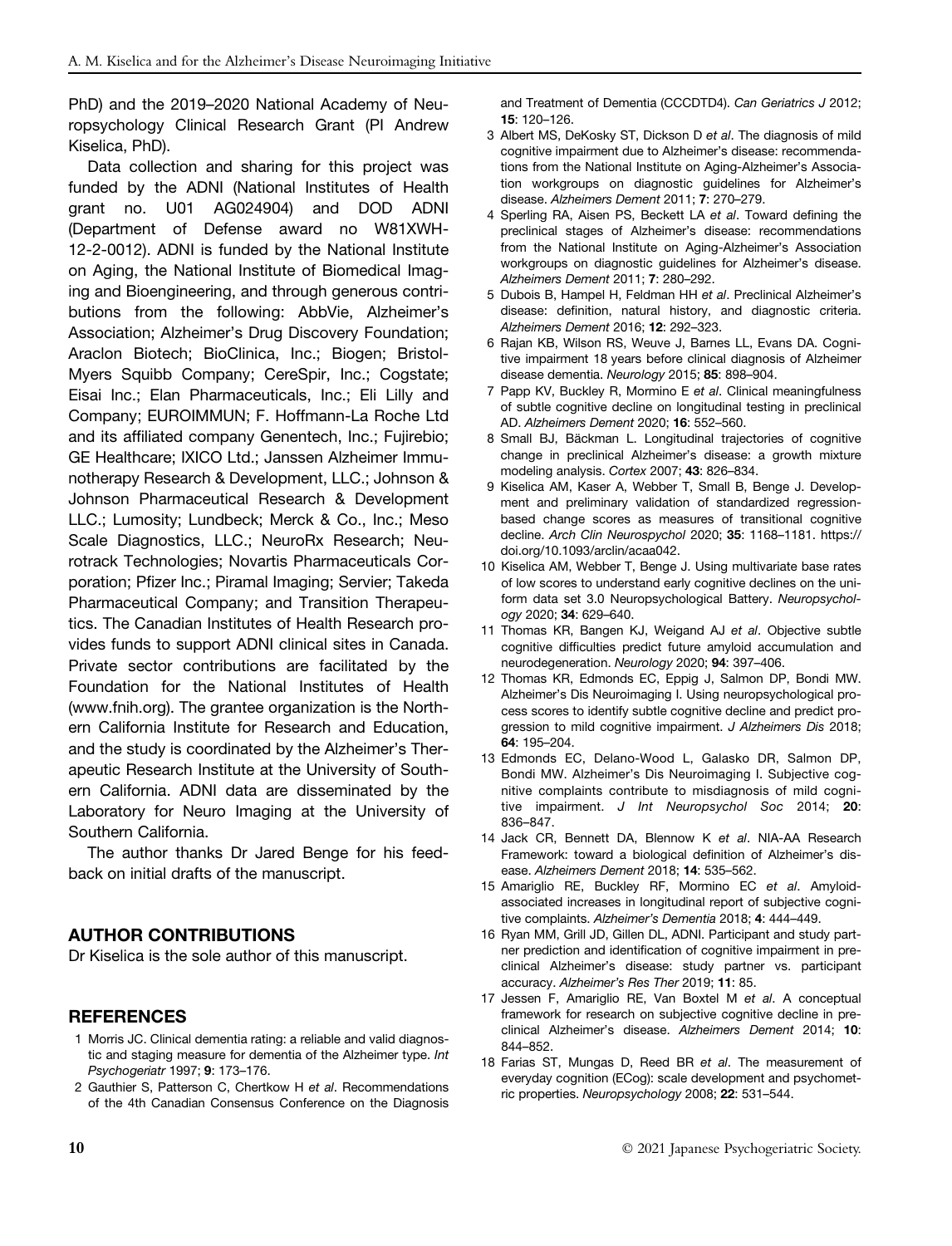- 19 Dietlin S, Soto M, Kiyasova V et al. Neuropsychiatric symptoms and risk of progression to alzheimer's disease among mild cognitive impairment subjects. J Alzheimers Dis 2019; 70: 25–34.
- 20 Palmer K, Di Iulio F, Varsi AE et al. Neuropsychiatric predictors of progression from amnestic-mild cognitive impairment to Alzheimer's disease: the role of depression and apathy. J Alzheimers Dis 2010; 20: 175–183.
- 21 Johansson M, Stomrud E, Lindberg O et al. Apathy and anxiety are early markers of Alzheimer's disease. Neurobiol Aging 2020; 85: 74–82.
- 22 McKhann GM, Knopman DS, Chertkow H et al. The diagnosis of dementia due to Alzheimer's disease: recommendations from the National Institute on Aging-Alzheimer's Association workgroups on diagnostic guidelines for Alzheimer's disease. Alzheimers Dement 2011; 7: 263–269.
- 23 Jack CR, Knopman DS, Weigand SD et al. An operational approach to National Institute on Aging–Alzheimer's Association criteria for preclinical Alzheimer disease. Ann Neurol 2012; 71: 765–775.
- 24 Edmonds EC, Delano-Wood L, Galasko DR, Salmon DP, Bondi MW. Subtle cognitive decline and biomarker staging in preclinical Alzheimer's disease. J Alzheimers Dis 2015; 47: 231–242.
- 25 Eckerström M, Göthlin M, Rolstad S et al. Longitudinal evaluation of criteria for subjective cognitive decline and preclinical Alzheimer's disease in a memory clinic sample. Alzheimer's Dementia 2017; 8: 96–107.
- 26 Food and Drug Administration (US). Early Alzheimer's Disease: Developing Drugs for Treatment, Guidance for Industry. Washington, DC: Department of Health and Human Services, 2018.
- 27 Aisen PS, Cummings J, Jack CR et al. On the path to 2025: understanding the Alzheimer's disease continuum. Alzheimer's Res Ther 2017; 9: 60.
- 28 Jak AJ, Preis SR, Beiser AS et al. Neuropsychological criteria for mild cognitive impairment and dementia risk in the Framingham Heart Study. J Int Neuropsychol Soc 2016; 22: 937–943.
- 29 Clark CM, Pontecorvo MJ, Beach TG et al. Cerebral PET with florbetapir compared with neuropathology at autopsy for detection of neuritic amyloid-β plaques: a prospective cohort study. Lancet Neurol 2012; 11: 669–678.
- 30 Landau S, Thomas B, Thurfjell L et al. Amyloid PET imaging in Alzheimer's disease: a comparison of three radiotracers. Eur J Nucl Med Mol Imaging 2014; 41: 1398–1407.
- 31 Edmonds EC, Delano-Wood L, Clark LR et al. Susceptibility of the conventional criteria for mild cognitive impairment to falsepositive diagnostic errors. Alzheimers Dement 2015; 11: 415–424.
- 32 Gollan TH, Weissberger GH, Runnqvist E, Montoya RI, Cera CM. Self-ratings of spoken language dominance: a Multilingual Naming Test (MINT) and preliminary norms for young and aging Spanish–English bilinguals. Biling Lang Congn 2012; 15: 594–615.
- 33 Jefferson AL, Wong S, Gracer TS, Ozonoff A, Green RC, Stern RA. Geriatric performance on an abbreviated version of the Boston Naming Test. Appl Neuropsychol 2007; 14: 215–223.
- 34 Schmidt M. Rey Auditory Verbal Learning Test: A Handbook. Los Angeles, CA: Western Psychological Services, 1996.
- 35 Partington JE, Leiter RG. Partington pathways test. Psychol Serv Center J 1949; 1: 11–20.
- 36 Cummings JL, Mega M, Gray K, Rosenberg-Thompson S, Carusi DA, Gornbein J. The Neuropsychiatric Inventory: comprehensive assessment of psychopathology in dementia. Neurology 1994; 44: 2308–2314.
- 37 Siafarikas N, Selbaek G, Fladby T, Benth JS, Auning E, Aarsland D. Frequency and subgroups of neuropsychiatric symptoms in mild cognitive impairment and different stages of dementia in Alzheimer's disease. Int Psychogeriatr 2018; 30: 103–113.
- 38 Sheikh JI, Yesavage JA. Geriatric Depression Scale (GDS): recent evidence and development of a shorter version. Clin Gerontol 1986; 5: 165–173.
- 39 Bijl D, van Marwijk HW, Adér HJ, Beekman AT, de Haan M. Test-characteristics of the GDS-15 in screening for major depression in elderly patients in general practice. Clin Gerontol 2006; 29: 1–9.
- 40 Kiselica AM, Kaser A, Benge JF. An initial empirical operationalization of the earliest stages of the Alzheimer's continuum. Alzheimer's Dis Assoc Disord 2021; 35: 62-67.
- 41 Harrison JK, Noel-Storr AH, Demeyere N, Reynish EL, Quinn TJ. Outcomes measures in a decade of dementia and mild cognitive impairment trials. Alzheimer's Res Ther 2016; 8: 48.
- 42 Morris JC. The Clinical Dementia Rating (CDR): current version and scoring rules. Neurology 1993; 43: 2412–2414.
- 43 Berlin KS, Parra GR, Williams NA. An introduction to latent variable mixture modeling (part 2): longitudinal latent class growth analysis and growth mixture models. J Pediatr Psychol 2014; 39: 188–203.
- 44 Rosseel Y. Lavaan: an R package for structural equation modeling and more. Version 0.5–12 (BETA). J Stat Softw 2012; 48: 1–36.
- 45 Schafer JL, Graham JW. Missing data: our view of the state of the art. Psychol Methods 2002; 7: 147–177.
- 46 Woodard JL. A quarter century of advances in the statistical analysis of longitudinal neuropsychological data. Neuropsychology 2017; 31: 1020–1035.
- 47 Wang C, Su S, Weiss DJ. Robustness of parameter estimation to assumptions of normality in the multidimensional graded response model. Multivar Behav Res 2018; 53: 403–418.
- 48 Hu LT, Bentler PM. Cutoff criteria for fit indexes in covariance structure analysis: conventional criteria versus new alternatives. Struct Equation Model 1999; 6: 1–55.
- 49 Hooper D, Coughlan J, Mullen M. Structural equation modelling: guidelines for determining model fit. J Bus Res Methods 2008; 6: 53–60.
- 50 Kline RB. Principles and Practice of Structural Equation Modeling, 3rd edn. New York, NY: Guilford Press, 2011.
- 51 Lin M, Gong P, Yang T, Ye J, Albin RL, Dodge HH. Big data analytical approaches to the NACC Dataset: aiding preclinical trial enrichment. Alzheimer Dis Assoc Disord 2018; 32: 18–27.
- 52 Langlois A-S, Belleville S. Subjective cognitive complaint in healthy older adults: identification of major domains and relation to objective performance. Aging Neuropsychol Cognit 2014; 21: 257–282.
- 53 Markova H, Andel R, Stepankova H et al. Subjective cognitive complaints in cognitively healthy older adults and their relationship to cognitive performance and depressive symptoms. J Alzheimers Dis 2017; 59: 871–881.
- 54 Apostolova LG, Cummings JL. Neuropsychiatric manifestations in mild cognitive impairment: a systematic review of the literature. Dement Geriatr Cogn Disord 2008; 25: 115-126.
- 55 Reynolds K, Pietrzak RH, El-Gabalawy R, Mackenzie CS, Sareen J. Prevalence of psychiatric disorders in US older